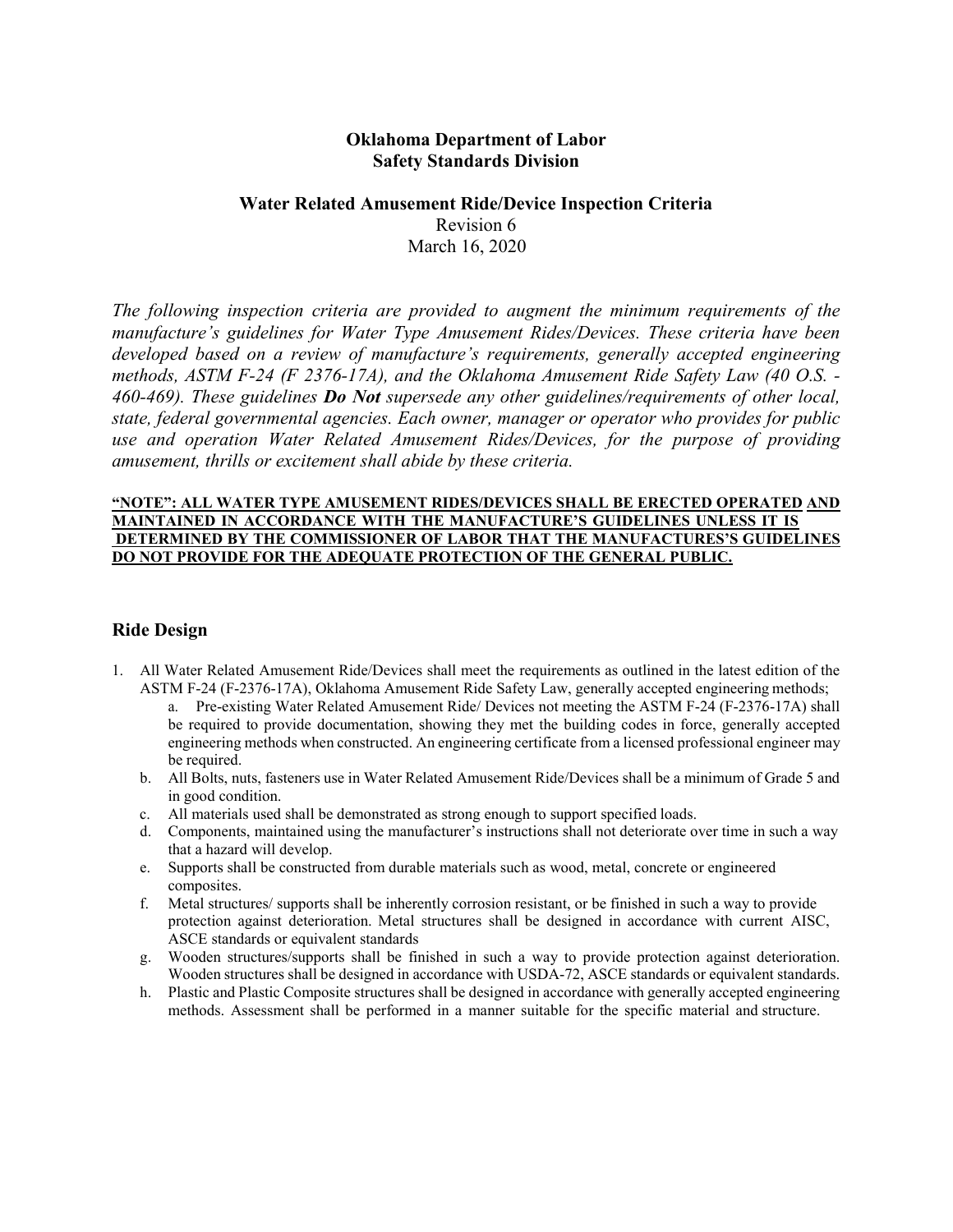# **Ride Design**

- I. Concrete structures/supports shall be designed in accordance with current ACI-318 or equivalent national standards.
- j. Fiberglass reinforced plastic or other composite materials used structurally shall have samples tested for strength with accelerated aging in accordance with Test Methods D 570, D 638 and D 790.
- k. Loads from normal operational conditions shall demonstrate a minimum of 5 to 1 factor of safety against rupture for fiberglass, reinforced plastic or other composite materials.
- l. Calculations for extraordinary operational conditions from user overload shall demonstrate a minimum of 2 to 1 factor of safety against rupture of fiberglass, reinforced plastic or other composite materials.
- m. All supports shall be constructed to accommodate regular inspection and maintenance for structural integrity, material deterioration or corrosion or a combination thereof.
- n. The manufacture shall determine the water flow rate and shall set a fixed range of acceptability for each installation at the time of commissioning.
- o. Flow meters, calibrated means of flow measurement or marker indicating proper operational water flow/level shall be provided for each ride/device.

## **Water Related Amusement Rides/Devices**

## **General**

- 1. All rides/devices shall be designed and constructed so that the forces on riders, allow the rider to use the ride/device in accordance with the rules and instructions under normal operating conditions;
	- a. Surfaces in reach by attendants and riders shall be made in such a way as to reduce the potential forinjury.
	- b. Fencing, guardrails and handrails shall be installed in accordance with Section of ASTM F-24 (F2291).
	- c. If a ride/device includes a starting platform and the platform is more than 21" above surrounding terrain, the platform shall provide at least 36" distance between the ride/device entry and the top of stairs or ramp. Sufficient space shall be provided on the platform for attendant work space, safety signage and any communication devices needed for operation. Except where a stair or ramp or slide entry joins it, the platform shall be surrounded on all sides by a guardrail.
	- d. The surface of steps, access ramp and deck shall be slip-resistant and self-draining. Steps shall have yellow or contrasting stripe on the edge of steps indicating a grade change.
	- e. Ride/device entry sections should interface with the platform guardrail so that a 4" sphere cannot pass between the ride/device entry component and the adjacent guardrail component.
	- f. Ride/device sidewalls and bottoms shall be a smooth surface to minimize skin abrasions.
	- g. The ride/devices epoxy or paint shall not be bubbling or peeling within the ride/device.
	- h. Ride/device, vehicles, mats or tubes shall be properly stored and maintained. Vehicles, mats or tubes shall be stored in a designated area out of the guest traffic area.
	- i. The water flow valves shall be secured from interference or adjustment by unauthorized personal.
	- j. When life jackets are provided for any patron , the life jackets shall be U.S. Coast Guard approved, correctly sized and in good condition.

## **Open Slides**

1. Open Slides less than 18ft are exempt from inspection.

## **Open Flume**

- 1. Flume cross-section shape shall be configured to contain the rider(s), vehicle, mat and/or tube under all reasonable operating conditions. Total depth of section and shape of cross-section of a flume may be created in a single piece or more than one piece.
- 2. Open water slide flumes shall be kept clear of obstacles within the water slide clearance envelope. Flume riser sections may be added to block access to anything encroaching the area.
- 3. Water slides shall have additional sidewall height provided by a flume riser on the outside part of all horizontal curves to contain the rider. This flume riser shall be concave facing the center of the cross-section. The flume riser may be an integral or separate part of the main flume component.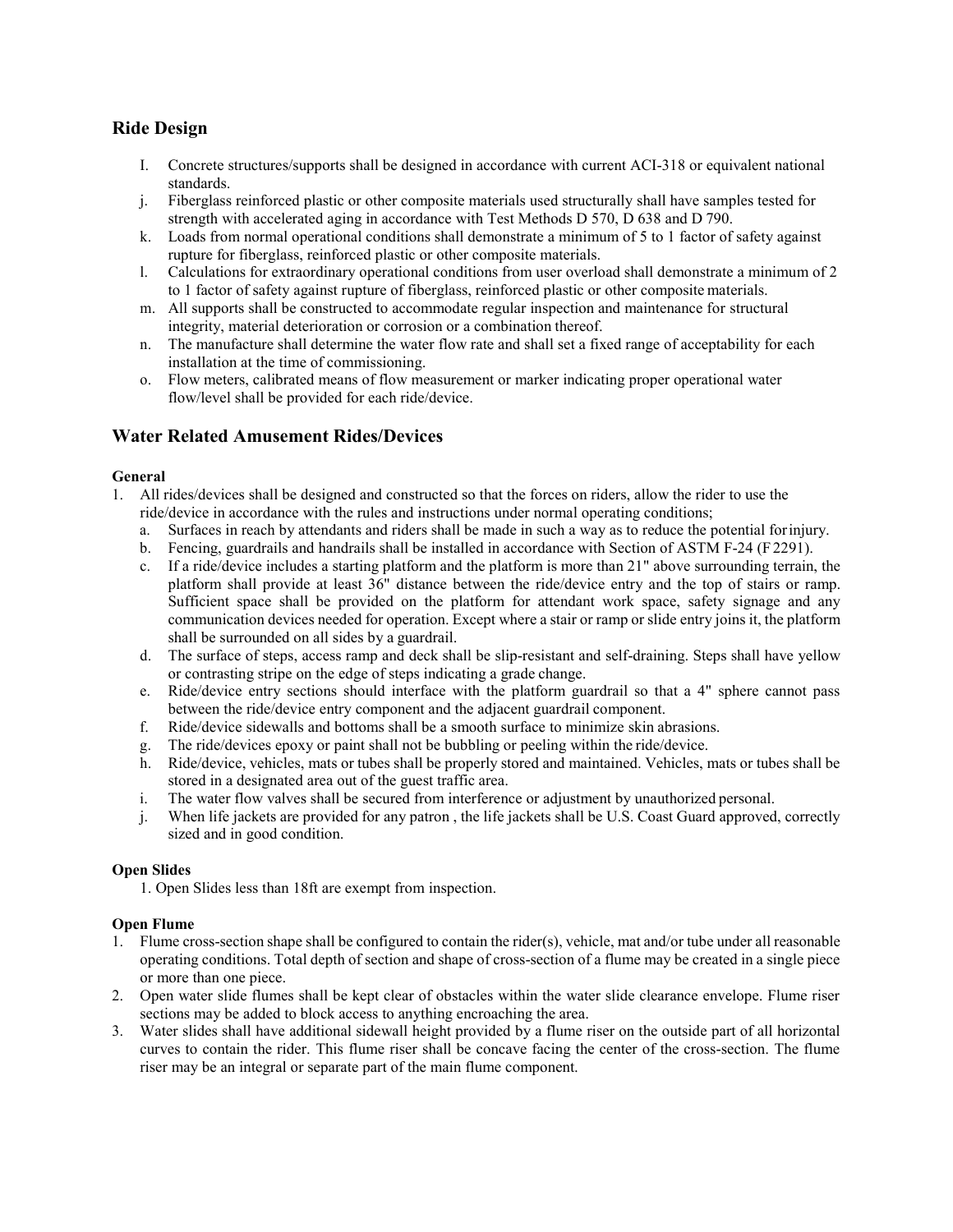## **Open Flume**

- 4. Flume Riser Transition-Flume riser parts shall be transitioned from sections without flume risers to sections with flume risers with a maximum angle of 45 degrees from the horizontal.
- 5. Other Additions-Where a cover, a tube entrance or flume riser is fitted other than at the beginning of the slide, the sides of the slide shall have a smooth transition from horizontal to vertical. Maximum angle of transition shall be 45 degrees. The inside height of the entrance to the cover or flume riser shall be at least 48".
- 6. Body slides with curved bottom flume sections such that the cross-section of the bottom and sides shall have a minimum inside width of 30", minimum sidewall height of 15" and the top 1" of curved sidewalls shall be within 10 degrees of vertical.
- 7. Tube slides with a flat bottom flume sections shall have, minimum width of 48" inside sidewalls, minimum sidewall height of 24" and sidewalls that are straight may diverge from vertical a maximum of 2" measured at 24" from bottom.
- 8. Tube slides with a curved bottom flume sections such that the cross-section of the bottom and the sides are a continuously curving surface shall have, minimum inside width of 52" minimum sidewall height of 26" and the top 1" of curved sidewalls shall be within 10 degrees of vertical.
- 9. Mat Slides that are straight in plan shall have, minimum width of 22" inside sidewalls, minimum sidewall height of 16", the top, sidewalls that are straight may diverge from vertical a maximum of 6" measured at 16" from bottom and the 1" of curved sidewalls shall be within 10 degrees of vertical.
- 10. Where more than one flume runs in parallel straight-line path (in plan), the outermost sections shall have sidewalls a minimum of 24" in height, where the flume path runs adjacent , there shall be a dividing barrier a minimum of 8" high between the lanes, each lane shall be a minimum of 22" inside width.
- 11. Water slides such as specialty slides that cannot be classified above shall conform to ASTM F-24 (F 2376-06 section 8.4)

## **Closed Flume**

- 1. The total shape of cross-section of a flume may be created in two or more pieces.
- 2. Body slides with curved bottom flumes shall have a minimum inside dimension of 30".
- 3. Tube slides with flat bottom closed flume sections shall have a minimum inside dimension of 48".
- 4. Tube slides with a curved bottom closed flume sections shall have a minimum inside dimension of 52".

#### **Run Out Lanes**

- 1. Run out sections shall be designed to contain, decelerate and stop riders safely and allow them to exit the slide safely.
- 2. A weir or other device shall regulate the water level in the run out to the correct level given correct flow rate for the ride/device.
- 3. To facilitate proper deceleration, a marker shall be provided to indicate the operational water level in the run out, which the slide attendant/life guard may verify prior to allowing the next rider entry to the slide.

#### **Landing Pools**

- 1. Landing pools shall allow riders to decelerate and stop safely, allowing them to exit the water slide safely without encountering an obstruction.
- 2. The exit path for riders shall not cross with the landing zone of other slides. The designated pool exit shall be such as to force riders to move forward and away from the paths of riders in other flumes.
- 3. Water slides entering a landing pool shall have a landing pool of sufficient length to decelerate and stop riders and minimize the potential for contact with the pool wall or stationary objects, i.e. stairs, ladders, railings, in the landing pool. Water slides classified as speed slides, i.e. rider velocity over 25' per second will require additional pool length.
- 4. Pool depth in the landing zone for water slides for riders over 48" tall shall have a minimum pool depth of3'.
- 5. Flume geometry at pool entry shall be straight viewed in plan for the last 8' ofthe water slide entering the pool.
- 6. Landing pools for water slides with a fall distance greater than 6" shall have a an increase in pool depth from the 3' minimum according to the manufacture's recommendation to minimize potential impact with pool bottom.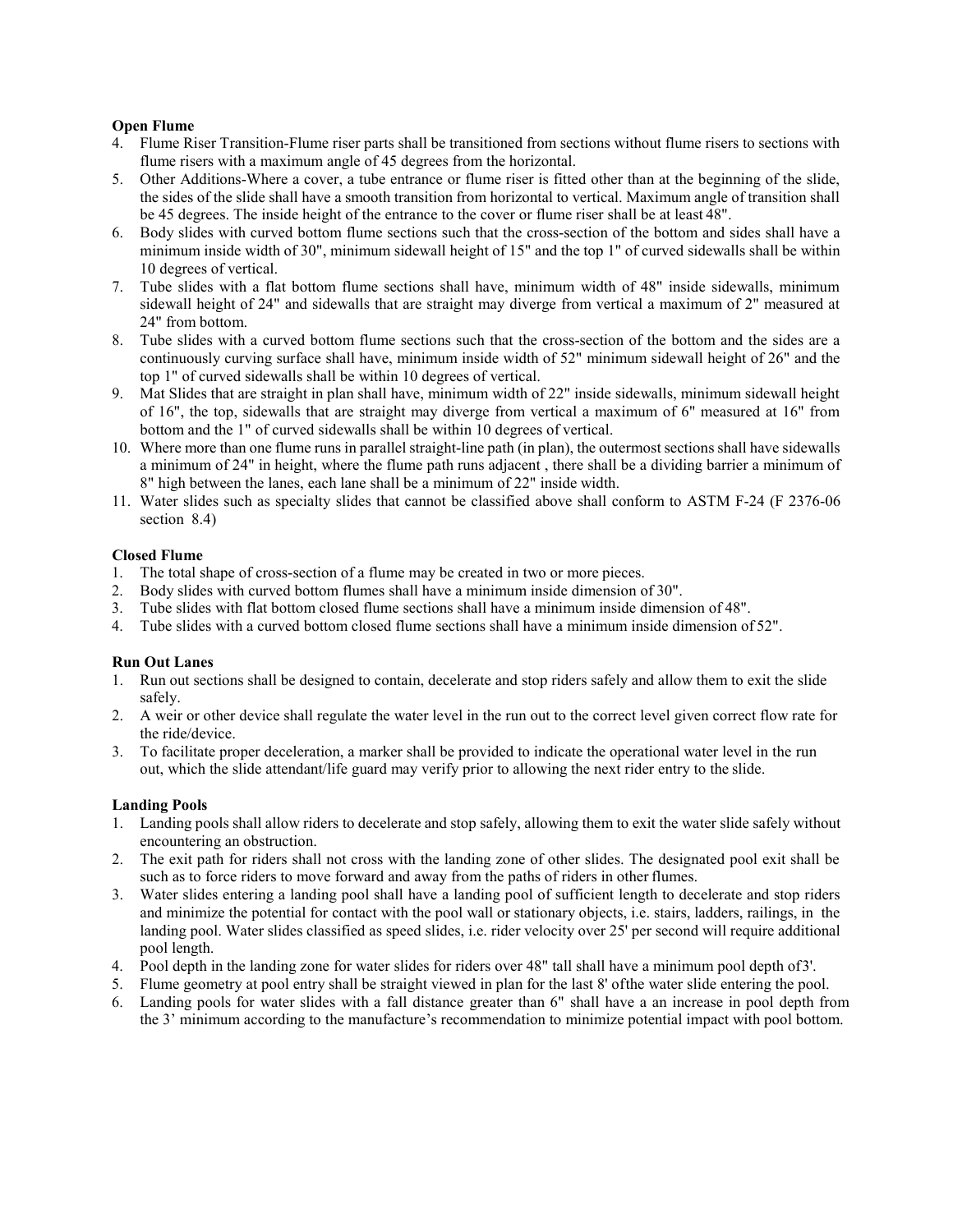## **Landing Pools**

7. If the water supply for the slide(s) is drawn directly from landing pools or other areas accessible to the public, the suction line shall be divided into at least two lines, where connected to the pool , such that one person cannot block more than one suction line. The fittings and pipe detail shall be designed so that the full volume of water for the slide may be drawn through the remaining fitting at a velocity not to exceed 1" per second, assuming one suction line is fully blocked.

## **Body Slide Landing Pools**

- 1. Body slides entering a landing pool shall have a minimum distance between the inside of the widest part of the flume riding surface and the closest pool wall of 5". The place of measurement in the pool shall be at any point from water level to 3" below water level and 6" in front of the flume termination. The lateral pool wall shall be parallel to or diverge from the axis of the slide.
- 2. Body Slides entering a common landing pool shall be arranged so riders do not come in contact with each other when exiting the flumes of adjacent slides simultaneously.

## **Tube Slide Landing Pools**

- 1. Tube slides entering a landing pool shall have a minimum distance between the inside of the widest part of the flume riding surface and the closest pool wall of 4.5". The place of measurement in the pool shall be at any point from water level to 3" below water level and 6" in front of flume termination. The pool wall shall be parallel to or diverge from the axis of the slide.
- 2. Tube slides entering a common landing pool shall be arranged to minimize the opportunity for contact with other riders when exiting the flumes of adjacent slides simultaneously.

#### **Openings and Apertures in Flume Surfaces**

- 1. Openings may be provided in flume surfaces for introduction of water drains, special effects, light and other similar purposes. All edges in openings within reach of riders shall be smooth with a minimum radius of 1/8". Openings shall not present an entrapment risk.
- 2. Openings at the slide start for the main water supply do not require guards or grating unless the rider stands, sits, walks or slides over the face of the opening during normal slide operation or if the configuration of the opening is such that a rider moving in the usual direction of travel would not become entrapped. Grating when used shall have a maximum width of slot or hole diameter of ½".

#### **Seams and Joints**

- 1. The surface of the sliding section shall form a smooth secure and continuous surface. If adjacent edges of lateral joints are not perfectly tangent, the upstream edge shall be set above the downstream edge on the riding surface a maximum of 3/16" to ensure the rider will not hit the edge of a lateral joint.
- 2. Longitudinal joints on the riding surface shall be made tangent.
- 3. Edges of lateral joints on body slides may have a radius of up to 3/16", edges of longitudinal joints in closed flumes may have a radius of up to 1/4", edges of longitudinal joints in open flume risers may have a radius of up to 3/8", edges of lateral joints on mat or tube slides may have a radius of up to ½".

#### **Acceleration**

1. Rider(s) in seated or prone (lying face down) positions shall not experience greater than 2 Gs acceleration from gravity and centrifugal acceleration vectors added together. This limit may be increased to 3 Gs if the duration is less than 1 second. Rider(s) in a supine (laying face up) positions shall not experience greater than 3 Gs acceleration from gravity and centripetal vectors added together.

## **Mats, Tubes, Vehicles**

- 1. Mats, tubes, vehicles shall be used if specified by the manufacture of the ride/device.
- 2. Alternative mats, tubes, vehicles shall not be used unless prior approval is given in writing from the manufacture of the ride/device.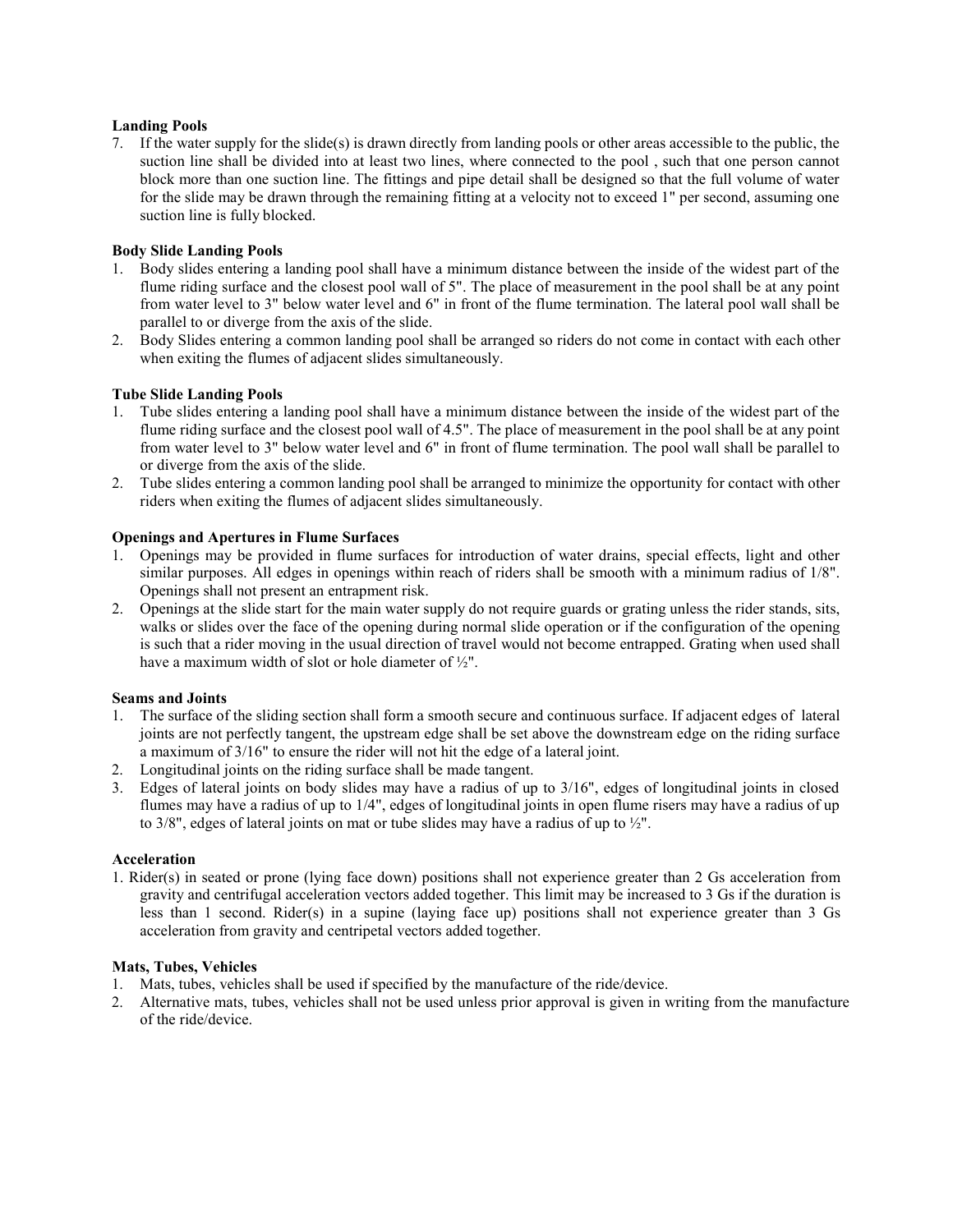#### **Mats, Tubes, Vehicles**

- 3 Mats, tubes, vehicles shall be maintained in operating condition, including but not limited to the all handles or other holding devices and conditions of surfaces in contact with the slide surface. Mats, tubes, vehicles shall be removed from service when components are missing or damaged
- 4 Tubes and vehicles shall be constructed to have a cushioning effect for riders who come into contact with another tube, vehicle during normal operation of the ride/device.
- 5 Mats, tubes, vehicles shall float when used in a landing pool.

#### **Lazy/Slow Rivers**

- 1. The entry and exit location shall minimize the potential for rider impact with rails, stairwells and ramps.
- 2. Tunnels, bridges, waterfalls and other features shall have adequate clearance to minimize risk of riders having a collision.
- 3. Rides/devices flowing faster than 5 miles per hour shall have special provisions for rider entry and exit to provide convenience and to assure safety.
- 4. A physical barrier shall be in place to prevent riders entering at points other than the designated entrypoint.
- 5. The sidewall surfaces shall be smooth to minimize skin abrasions.
- 6. Bumps or low sports shall not be present on the sidewalls or bottom surface.
- 7. Underwater jets shall be recessed, such that pipes are not protruding up out of the bottom and/orsidewalls.
- 8. Grates over water suction pipes shall be properly secured.

## **Depth Markings**

- 1. The depth of water shall be plainly marked at or above the water surface on the vertical wall of a pool and on the edge of the deck or walk next to the pool, at the maximum and minimum points, at the points of break between the deep and shallow points, at the points of break between deep and shallow portions and at intermediate 1" increments of depth in the shallow end up to the break point and at 2" increments of depth from the break point to the deep end wall, spaced at not more than 25' intervals measured peripherally and at 2" increments of depth (with at least 3 markers per pool) throughout the length of no-diving pools with uniform bottom slope.
- 2. Depth marker shall be in numerals of 4" minimum height and a color contrasting with the background. Where depth markings cannot be placed on the vertical walls above the water level, other means shall be used, said markings to be plainly visible to patrons in the pool area.

#### **Safety Ledges**

- 1. Safety ledges are acceptable for pools where full-time lifeguards are on duty, provided the ledges are located not less than 4' nor more than 5' below the water surfaces. The corners shall be rounded.
- 2. Ledges shall be painted or constructed with a material of contrasting color to be easily visible. Ledge surfaces shall have slip -resistant textures.
- 3. Off-sets or protrusions from the pool wall resulting from design or construction variations shall fall within the area defined by an 11 degree line from plumb and a plumb line starting at the junction of the pool wall and water surface.

## **Ladders and Stairs**

- 1. A minimum of 1 ladder shall be provided for each 75' of perimeter and not less than 2 ladders shall be provided at any pool. Where stairs are provided in a pool 1 ladder may be deleted for each set of stairs provided. A side handrail extending up and above and returning to the horizontal surface of the pool deck curve or coping shall be provided at each side of the ladder.
- 2. All stairs entering a pool shall be recessed. An exception to this will permit the construction of steps extending completely across the shallow end of the pool, which will be construed as not projecting into the pool proper.
- 3. Steps leading into a pool shall have a minimum tread length of 24", a minimum tread width of 12" and a maximum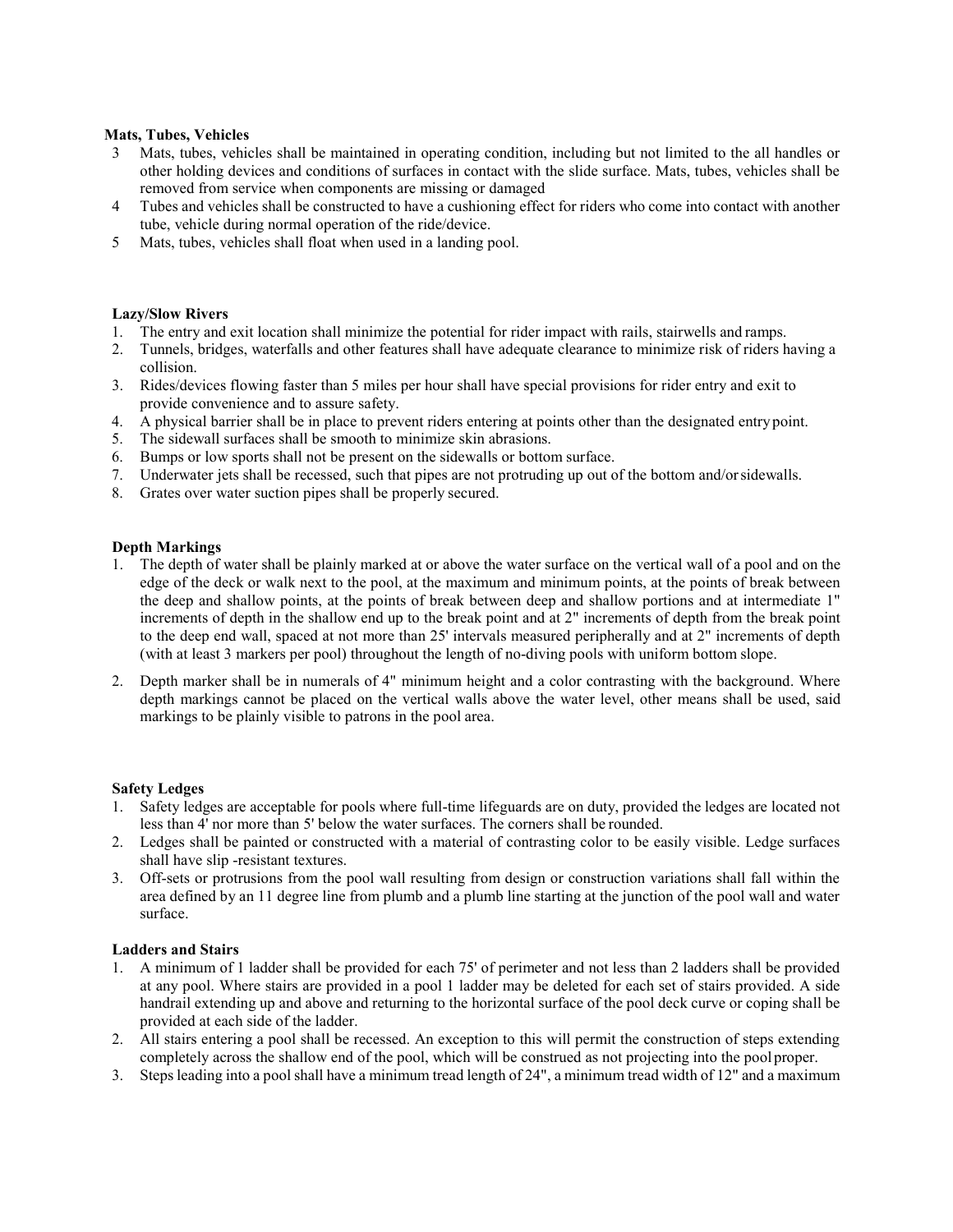rise or height of 10". Intermediate treads and risers shall be uniform in width and in height, respectively. The front edge (intersection of the tread and riser) of all steps shall have colored stripes contrasting with the interior color of the pool. These stripes shall be a minimum of 2" in width on the tread and on the riser and shall extend the full length of the steps. Step treads shall be slip resistant.

## **Filter/Pump Rooms**

- 1. All filter/pump rooms shall be locked to prevent unauthorized entry.
- 2. Adequate signage shall be posted at entrances to warn unauthorized persons of the potential hazards.
- 3. Filter/pump room operators shall wear shoes when entering/working in the filter/pump room.
- 4. All valves shall be marked with numbers or labels for easy identification.
- 5. A chart or schematic drawing that identifies the numbered/labeled valves and pipelines shall be located in the filter/pump room.
- 6. Valve handles used in main operation shall be located within 2' to 7' above the floor and accessible.
- 7. Standard pipe marker flow arrows shall be posted on main pipelines.
- 8. Adequate ventilation shall be provided by mechanical devices and/or vent outlets or windows.
- 9. Operation instructions and emergency procedures shall be displayed.
- 10. Electrical outlets shall be U.L. watertight, snap-close lids.
- 11. Light fixtures shall be shielded to protect from direct hose spray or line rapture.
- 12. The floor shall be slip and corrosive resistant.
- 13. If suction intakes or screens are serviced at locations remote from the filter/pump room water pumps, outside disconnects shall be provided at each service location.

## **Water Quality/Clarity**

- 1. All water quality/clarity shall be maintained at all times, as per the requirements of the Oklahoma State, County or Local Health Department having jurisdiction.
- 2. A 6" disc of contrasting color placed on the pool bottom shall be visible in natural and/or artificiallight.

## **Life Guards**

- 1. There shall be adequate life guard staffing at all times to maintain the 10/20 rule at all rides/devices.
- 2. All life guards shall be provided with a means, i.e. whistle/horn to direct rider(s)/patrons.
- 3. All life guards shall be easily recognizable from rider(s)/patrons, i.e. shirt, hat, tag, uniform.
- 4. All life guards shall have the appropriate level of current certification from a nationally recognized authority, i.e. Red Cross, YMCA, NASCO, Ellis & Associates for the ride/device assigned.
- 5. All life guards shall be equipped with the appropriate rescue equipment, i.e. rescue tube, reach pole, ring buoy for the ride/device assigned.

## **Grounds**

- 1. Surfaces intended for patron's activity shall be moderate in slope and elevation changes sections.
- 2. The deck surface can be drained.
- 3. All walkways, including horizontal sections of coping or overflows, shall have a slip-resistantsurface.

## **Safety Signage**

- 1. Safety Signage shall be prominently at each ride/devices entrance and/or other appropriate area and shall include but not limited to the following:
	- a. Proper riding position.
	- b. Expected rider conduct.
	- c. Dispatch procedures.
	- d. Exiting procedures.
	- e. Obey slide operator/life guard.
	- f. Ride/device characteristics, i.e. speed of ride/device, water depth of landing zone.
	- g. Riders being free of medical conditions, i.e. including but not limited to, pregnancy, heart, back, muscularskeletal conditions.
	- h. Maximum/minimum height and weight allowed for the ride/device, a measuring device shall be in place at